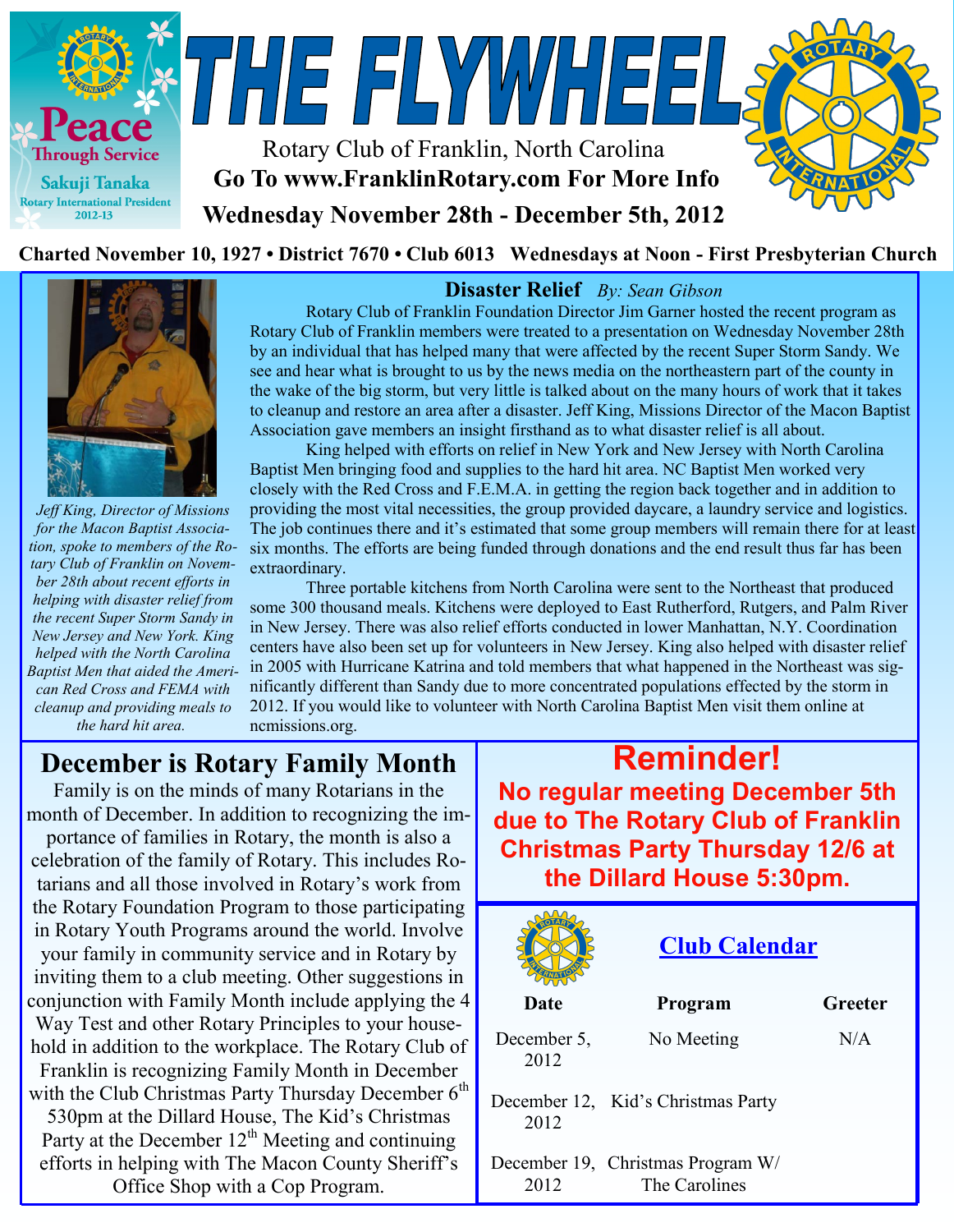



Rotary Club of Franklin's Tom Harris volunteers at the recent Community Thanksgiving Dinner at First Presbyterian Church in Franklin. The club has partnered with the church for several years with the dinner.



### **Rotary Student of the Month for November**

Congrats to Rotary Student of the Month Emma Ritter. Emma is presently a junior at Macon Early College as well as a sophomore at Southwestern Community College. Emma is being recognized for her outstanding community work as well as work with the youth here in Macon County that includes the efforts of establishing an anti-bullying program at MEC. For more information on the student of the month program, contact new generations co-director Gary

Shields.



**Rotary Club Of Franklin** *2012-2013 Officers & Directors*

**Frank Dean - District Governor Jody Cook - Assistant Governor Gary Dills - President Nancie Wilson - President Elect Susie Ledford - Vice President Fairley Pollock - Secretary Lenny Jordan/Bob Williamson - Treasurer Susie Ledford/Gary Shields - New Generations Bill McGaha/Demi Bray - Vocational Sandy Frazier/John Henning - International Nancie Wilson - Club Administration Vic Perry/Gary Tallent - Community Mike Norris - Past President Jim Garner/Fred Berger/Wayne Swank/Lori Hall-Foundation Sean Gibson/Austin Bridges - Public Relations Tom Harris/Tom James - Membership John Yermack - Future Vision Norm Jones - Sergeant-at-Arms**



*Rotary Club of Franklin New Generations Co-Director Gary Shields announces that Emma Ritter has been named Rotary Student of the Month for November. Ritter is a junior at Macon Early College.* 



Jeff King told members that efforts by his organization resulted in 360,000 meals served to those devastated by the recent super storm in addition to completion of some 327 jobs through volunteer service.

**Rotary Club of Franklin Christmas Party Reminder…We still need more to sign up…**

If you haven't done so already, please sign up for the Rotary Club of Franklin's Christmas Party at the Dillard House. The party will be held Thursday December 6th, 5:30PM. Cost is \$25 for a single member, \$50 per couple, and additional guests are \$35 per person. We need 100 people to attend to get the cost discount we have with the Dillard House. This is always a first class affair and lots of fun. Bring a prospective member if you can. See Rotarians Susie Ledford or Patsy Parker and

please sign up now.

**10 Tickets - \$5.00 25 Tickets - \$10.00**

## **The Annual Children's Christmas Party**

President Dills reported that Susie Ledford and her committee are looking for cash donations for purchasing the gifts and toys to be given to a child from grades 1 – 4 at our Annual Children's Christmas Party. The party will be held Wednesday December 12<sup>th</sup> at First Presbyterian's Tartan Hall. We will eat early with the business portion of our regular meeting at Noon followed by the party. You can bring your donations to Susie at the

Christmas Party on December  $6<sup>th s</sup>$  since we will not have a regular meeting on December 5<sup>th</sup>. See New Generations Co-Director Susie Ledford, President

Dills or Patsy Parker if you would like to help with the party and/or contribute. Susie and Patsy will be assisted by James Fox in their shopping for the 24 kids

|                                                                                                                        | <b>50/50 Information</b> |                                   |                                                                             | <b>Money In</b>      |  |
|------------------------------------------------------------------------------------------------------------------------|--------------------------|-----------------------------------|-----------------------------------------------------------------------------|----------------------|--|
|                                                                                                                        |                          | <b>Cards</b><br><b>Remaining:</b> |                                                                             | Pot:<br><b>\$108</b> |  |
| No winner in the recent 50 50 drawing on November 28th.<br>The \$108 dollar pot rolls over to the next regular meeting |                          |                                   | 1 Ticket - \$1.00<br><b>3 Tickets - \$2.00</b><br><b>5 Tickets - \$3.00</b> |                      |  |

The \$108 dollar pot rolls over to the next regular meeting on December 12th. Here Rotarian Tommy Jenkins (R) draws a card from 50 50 coordinator Linda Harbuck.